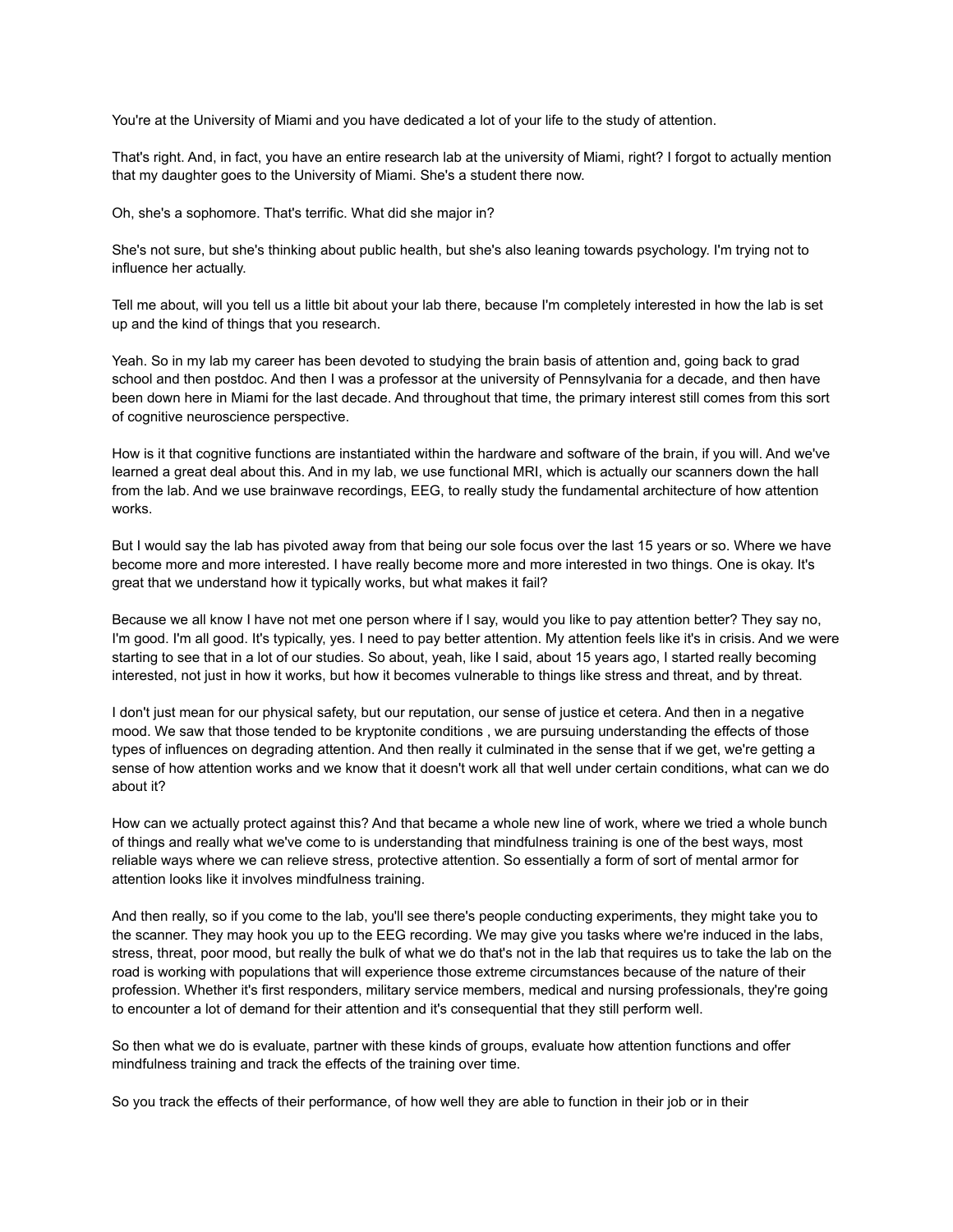## roles?.

Yeah. We track the laboratory metrics of attention.

Tasks of how attention to sustain, what makes it vulnerable working memory, executive control, various systems of attention. So those are the kind of core metrics that researchers use to understand the way that attention works. We track those. We also look at psychological health. So we'll ask questions about their mood and wellbeing and various symptom prevalence in their mind.

And, often these are people that identify as psychologically healthy. So we may or may not see anything there. And then we look at the impact of participating in a multi-week mindfulness training program on those same metrics. So we have pre measures, meaning prior to the training, then they go through the training and then post measures.

And then we compare to see if there are changes as a function of getting the training or not getting the training under extremely demanding circumstances. Pre-deployment training or deployment itself for military service members, medical school and medical training for medical students.

For example, those types of questions.

That's really interesting. So you're able to tell through the engagement out there in the world that going through a set of mindfulness and really learning how to train your mind to focus really makes an extensive difference. You can see the actual difference.

It's not just talk, right? We learn about, I think someone right now we think of mindfulness as the elixir to everything, right? Learn mindfulness, and it's going to be an amazing shift, but your research actually takes it down to brass tacks about what is. Why is mindfulness such a big impact?

Can you talk a little bit about that? Yeah. Yeah. And in

in particular I would say yes. I think it's a funny thing and a really cool thing that mindfulness has become so prevalent in our popular culture. Never thought in a million years that this would happen because frankly, when I started my work in this area and it was really like a slight pivot when I was at Penn, I was studying the core bases, neural basis of attention.

And I was like, I want to pivot just slightly to see training attention. And I want to use this thing called mindfulness. And mostly we knew nothing about it. It was not common. Most people did not know about it. And a lot of my colleagues, dear colleagues were like, this is probably not the best idea to go in this direction.

Nobody's going to care about it. It's like studying something that nobody cares about. And here we are all these years later, it's yeah, people care, but it's almost got the other problem which has become this panacea for every whoa people have ever experienced and the understanding of what it is, I think has become challenged.

And so people get confused about what they're supposed to be learning, what it actually does, but my interest in my lens, as it relates to mindfulness, has been with regard to attention. So if we look at these practices what we realize is that actually it's brain training for attention, and essentially the multiple types of attention that exists, not just, you mentioned focus, which is the most prominent one, the ability to select certain information and block out other information, but there's other aspects of attention as well.

And yes, we're interested in seeing really more we're testing the hypothesis that mindfulness training may be able to strengthen attention. And then what we're doing is saying, if it can do this, when we give people enough training, like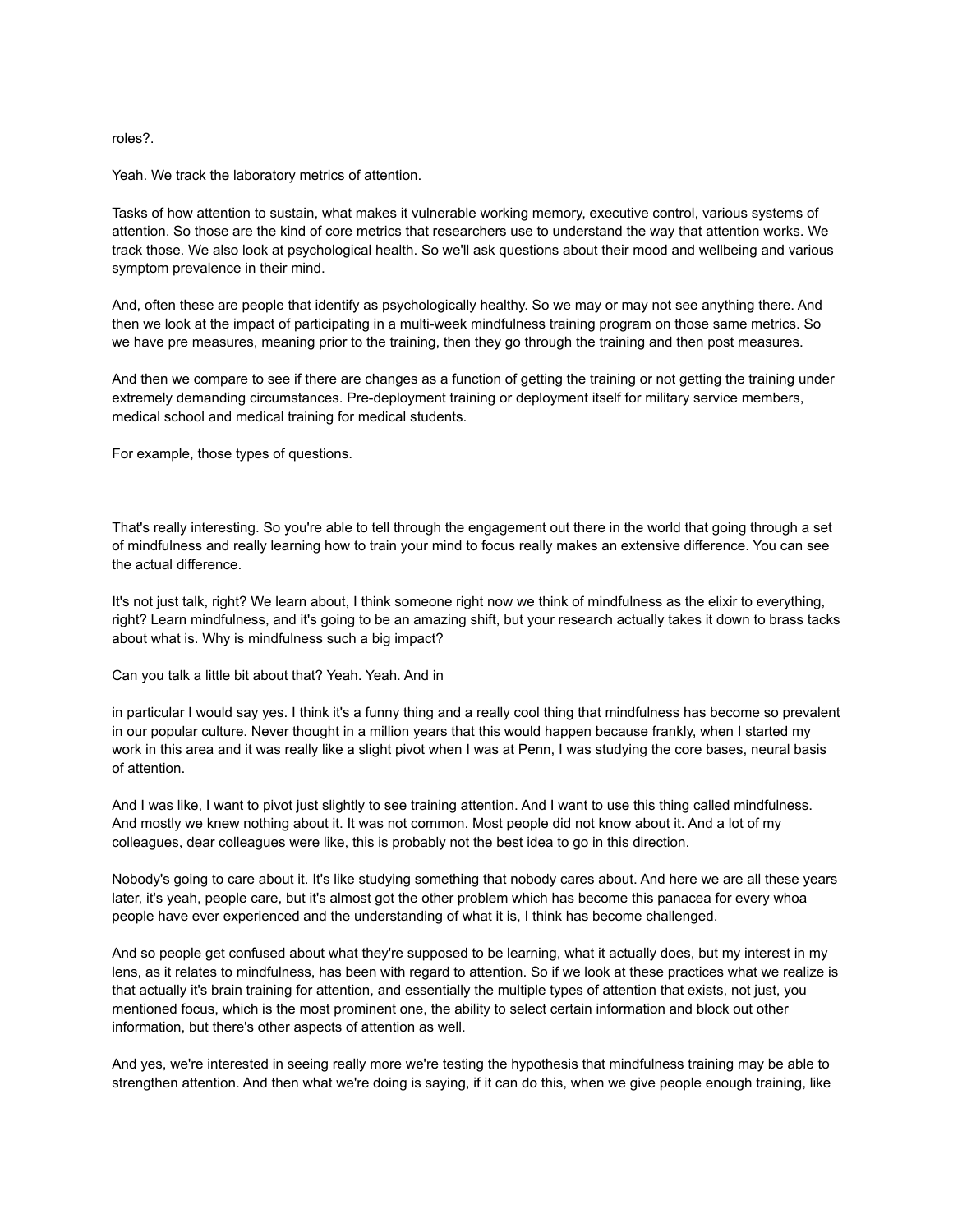a mindfulness based stress reduction course, which is Essentially designed and manualized by my dear colleague and mentor John Kabat-Zinn, a very helpful training modality.

Many people have participated in these programs and found beneficial effects. So we start there and say, okay, people may not have enough time. They may not have enough opportunity. They might not have access to MBSR. They may not care about the kind of stress and symptom reduction that's the framing for something like that training.

Can we modify and manipulate the way in which we deliver training? Almost with this vision of a minimum effective dose. What's the least amount of time and investment they may need to give in order to see the benefits and still continue seeing the same metrics, show beneficial effects. So I hope that makes sense.

It's no, it does. You're trying like it's well, I guess in, in everyday speak, maybe that's it's a cost benefit analysis and it sounds like you're saying that y'all have really been studying how much training, how much time, how much to really learn how to implement it in the best way possible and not so that somebody can go, this is really doable.

Exactly. So the first question was just, does it benefit attention? And it looked like yes, repeatedly, we're seeing it. And then it was, how can we have, continue to help have it benefit attention with the minimum amount of time demands, especially for these time pressured high-stress groups.

Can we back up for just a second?

Like when you say, does it benefit attention? Can we talk about what attention is for a minute? Like you said, is it focus? And I know when I'm trying to write and my mind wanders, I'm like, okay, I'm going to sit down. I'm ready. I'm going to, I'm going to focus on, I'm really motivated. And yet I get three sentences in and I realize I'm thirsty.

And then I come back down and I sit down and I, then I remember that email I didn't send. So is that my attention on the thing that I sat down to do? Sometimes it's a real challenge. So can we just talk about attention? What captures our attention? What is it about?

Yeah. Yeah. It's and it's it's, I would say it is a fuel for every single thing we do.

That's the first, this foundational capacity of the mind and at the broadest level, attention just means the brain's capacity to prioritize some information over others. That's it. And then we can start digging into how you prioritize based on what you prioritize? And one way we prioritize some information over other information is based on the information itself.

So for example, right now, the information that I want to be attending to is your lovely face and your voice in our conversation, not what's happening outside the door, or what's buzzing in my phone, right? That's not the content that I should be focusing on. So my priority is this content and not other content.

That's what we pretty much mean when we say focus and that we can talk about. I like to use this analogy of that aspect of brain function sometimes called the orienting system of the brain as a flashlight. So wherever we direct that flashlight, we get privileged access to that information.

Everything else is darkened away, irrelevant and not really available to us. So as I'm focusing on you, what's going on. And my phone is not going to be available to me. I'm privileging you over the phone. That flashlight metaphor is really handy because like I said, just like an actual flashlight, wherever we direct it, better information, but the flashlight can get yanked.

So now let's say, my phone buzzes, once I turn off the notification, like a silence, it stops distracting me. Now, if somebody likes overpowers, my phone keeps calling me five times in a row, let's say my, I forgot to pick up my daughter and she's trying to get ahold of me. Take my flashlight and it'll get pulled, but this very salient stimulus, or if the fire alarm goes off in my house, I'm going to get up and leave.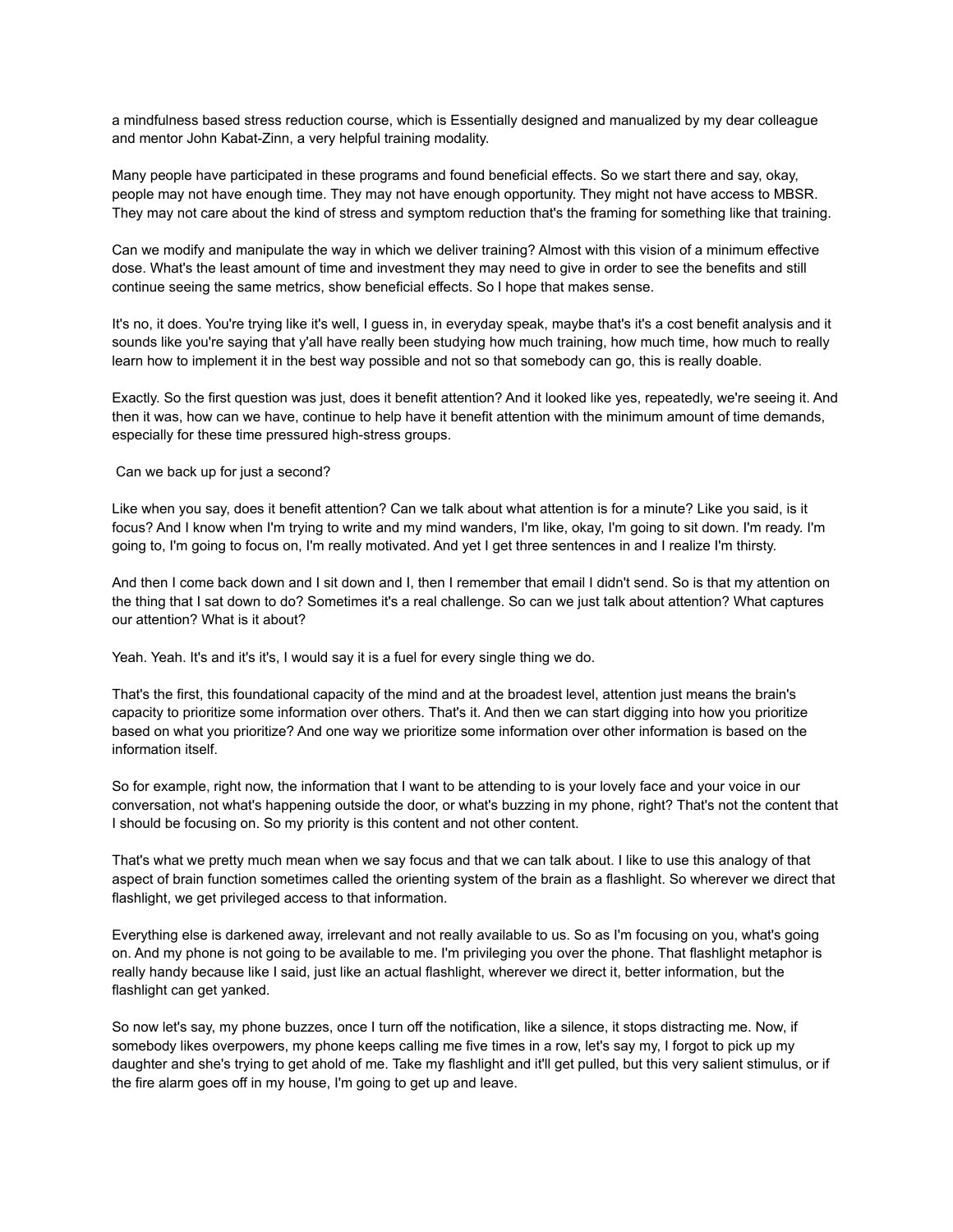I'm not going to just say no. My goal right now is to focus on Anne's voice. So the flashlight is capable of being directed, but it can also be pulled. So that's an important thing to keep in mind also that it's not just able to be directed and pulled by external content. We can direct the flashlight internally.

In fact, we might think of thinking as the flashlight being directed to thought and linking one thought to the next, what we call thinking is actually focusing in on certain content and darkening away, or really blocking out other content and internally as well, the internal flashlight can get yanked.

So if I have a very alarming thought I'm sitting here oh my gosh, I didn't turn off the stove in my house. It would pull me away from whatever else I was thinking about. And I'd probably go take action, but it was just the thought that triggered the entire shift in what I'm going to orient to as nothing external happened.

It was just the thought arising that did that. So just to say that flashlight metaphor is a very helpful way to think about what focus is and why attention is so beneficial, but it's not the only way that we can prioritize information again, with this notion that attention is prioritizing some information over other information.

Another way we can prioritize is based on not what it is, but when it's occurring. So now the present moment is what may be the most important, and this is a brain system called the alerting system. And it's essentially keeping our mind almost the exact opposite of a flashlight instead of narrow and focused. It's broad and receptive.

And what is most receptive to is what's unfolding in this. Not saving it up for later. So if you're driving down the road and you see a flashing yellow light, you're alert to what's going on around you, maybe something strange, traffic patterns, construction, whatever it is. It's not about some distant idea or in the past or something that might occur.

It's literally right now, how do I become completely attuned to everything in my environment? Because I don't know what is relevant yet though. Sometimes I'll refer to this as like the floodlight broad, receptive, not privileged. And again, we have an external flood layer. We have an internal flood. Like we can direct that flood light to everything going on in terms of the emotions, bodily sensations, thoughts, memories rising within us as well as what's happening in our environment.

Just to link it back, we can think of attention as privileged, based on content based on time. And then the third way, most broadly speaking about attention. Prioritizing what's important versus not based on our goals. So what is the goal of this moment and is my behavior aligned with that goal?

That's something we call executive control, which, as a clinician, you know, a lot about people that have problems with executive and the metaphor I like to use for this one, it's like a juggler. So the jugglers job, just like an executive of the company is not to only handle one ball at a time, in some sense, it's to oversee everything that's occurring, but ensure that whatever's going on right now that the goals of the organization and the behavior of the organization align and when they are mismanaged to course correct.

So executives that don't do that are not very good leaders, we know that. Don't drop the ball is what we would say. Keep all the balls in the air, but you're not actually doing each individual task. You're overseeing it. So that's the, in the broadest sense, what attention is. And I think that the reason I like these metaphors is because we can get a handle on them.

We know from our experience that they are different ways that we pay attention beyond focusing. And there are ways in which we engage with our extra environment and our own minds that relate to those. So going back to what you were saying about sitting down, having the goal, I'm going to write this email, I'm going to write this report and then the mind flighting away to whatever, like whatever thirst, important or idea that might pull you away and other important things.

So things will disrupt and interfere with attention. Regardless of the system that's in play. And in some sense, this happens so often. Now, we're at the point where we understand it's the nature of mind to be distracted in some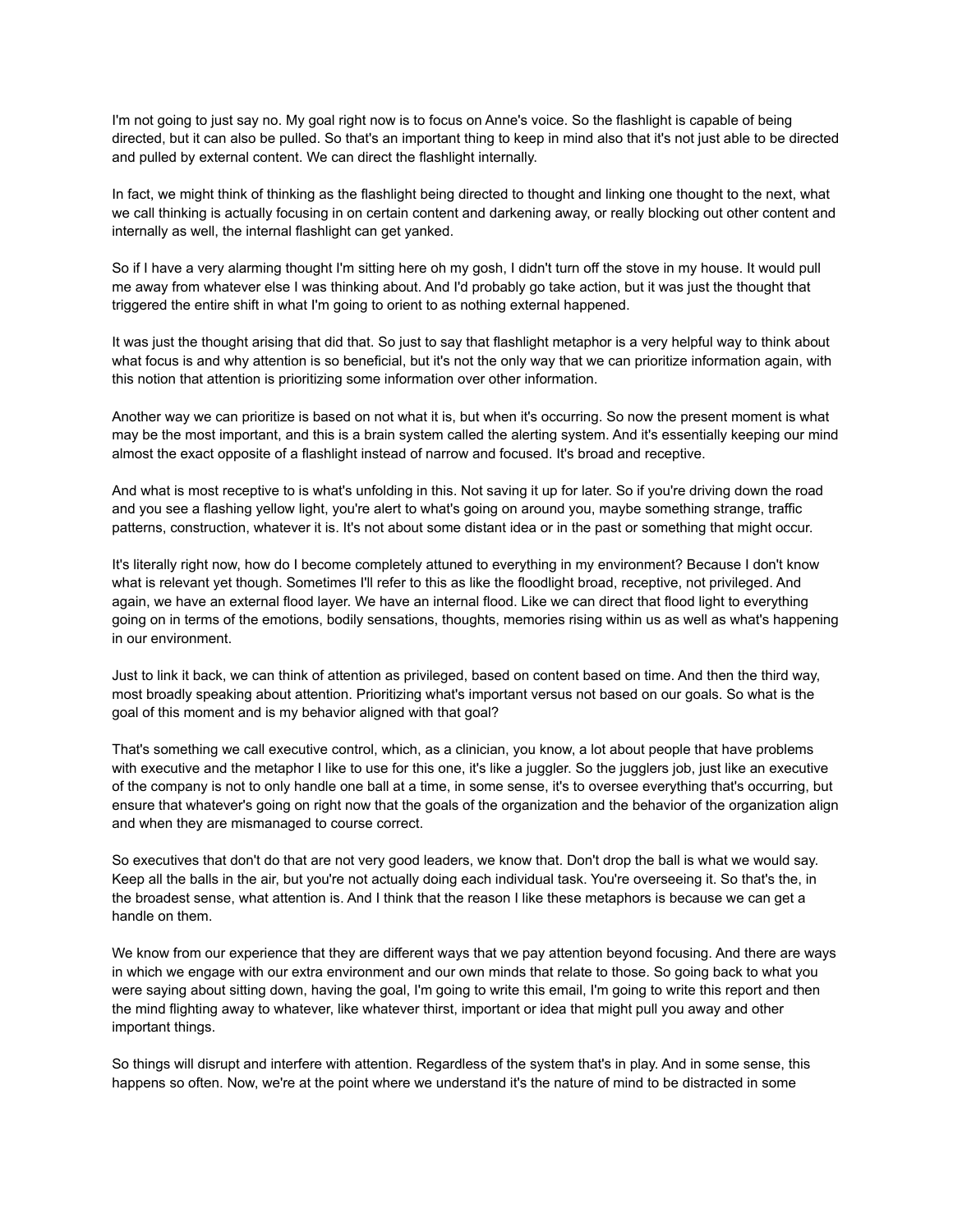sense. And the number that often comes up is that 50% of our waking moments, our attention is not in the task at hand.

But not to fear that, but to be aware of it. So that when we find ourselves distracted away from what we're doing, we can acknowledge, okay, this is the nature of mine. It's not helping me right now that I'm distracted away, but no need to add a punitive layer on top of that, like my mind should not wander.

It's like it will wander. And the reason for that whole thing, I'll just write one last sentence. And then I want to have more of a conversation, not a lecture for you. The reason that it is so important to me to understand attention and mind wandering, this distractibility of the mind is that while most of us experience about 50% of our waking moments for high stress, high demand groups, that number goes up.

And when their attention lapses, whether it's a service member or a first responder or a medical professional, truly the consequences could be life or death. So we really do need to figure out how to help protect those individuals from the vulnerabilities of all of our minds, but for them it's quite consequential.

And it seems like there's a lot of information processing that has to be happening for us at all times to make this decision. Am I going to do a flashlight? Do I have the room to attain, pay attention to the floodlight? If you will. And so what you're saying, the executive part is part of making that decision.

Where am I going to direct my, my, my light? Can I relax and focus with my floodlight? Or my flashlight, if my floodlight feels safe or it doesn't feel safe, I imagine. And if I'm out in a military zone or something like that, I can't actually turn off my flood. I can't be out of the moment and just put my flashlight on something because that could be life or death. That sounds exhausting. It sounds like it really exhausts the system to be taking in so many different types are being called on to have so much attention in so many ways.

I'm in, but I think that part probably isn't all that exhausting we're built for that we're built to direct when we want to be receptive when we need to.

And sure executive control drives the whole thing, but oftentimes we're just responding to what's happening to us. When we see that flashing yellow light, we also, we don't really decide, oh, I should pay attention to what's happening right now. You just will. It'll just shift. If you're in the middle of a very deep conversation with somebody and there's difficulty in the traffic pattern, you'll just stop talking and now broadly be receptive to what's going on.

So we're actually very skilled with this. I think the part that can become overwhelming and taxing is when the demands are high and protracted and really engaging behaviors that actually make things so much worse, which I think we should, we can talk about multitasking or attempting to multitask ruminating, catastrophizing.

These are ways in which we're actually spending out our attentional fuel much more than we need to. And it ends up that unfortunately, just saying, oh, don't do that. Maybe you can say don't do that, but for rumination and catastrophizing, I'm going to get, I'm talking to a clinician. So I know, this inside and out simply saying, don't do it is not enough.

In fact, it'll probably backfire if you say that, Because now you have what you were saying earlier, that kind of self criticalness oh, I'm doing that, I'm doing that thing. Don't do that. Don't do that. Which adds to all the distractibility I imagined of being able to do what it is you want, and to be present and focused.

And oftentimes you'll say don't do that and you'll end up doing it again anyway, like you don't really, you're not, if you're not constantly monitoring what you're doing, you're going to default to certain mind tendencies, like you might say, stop ruminating and distract yourself with something. A few minutes later, it might be back to ruminating without knowing it landing in it without your knowledge.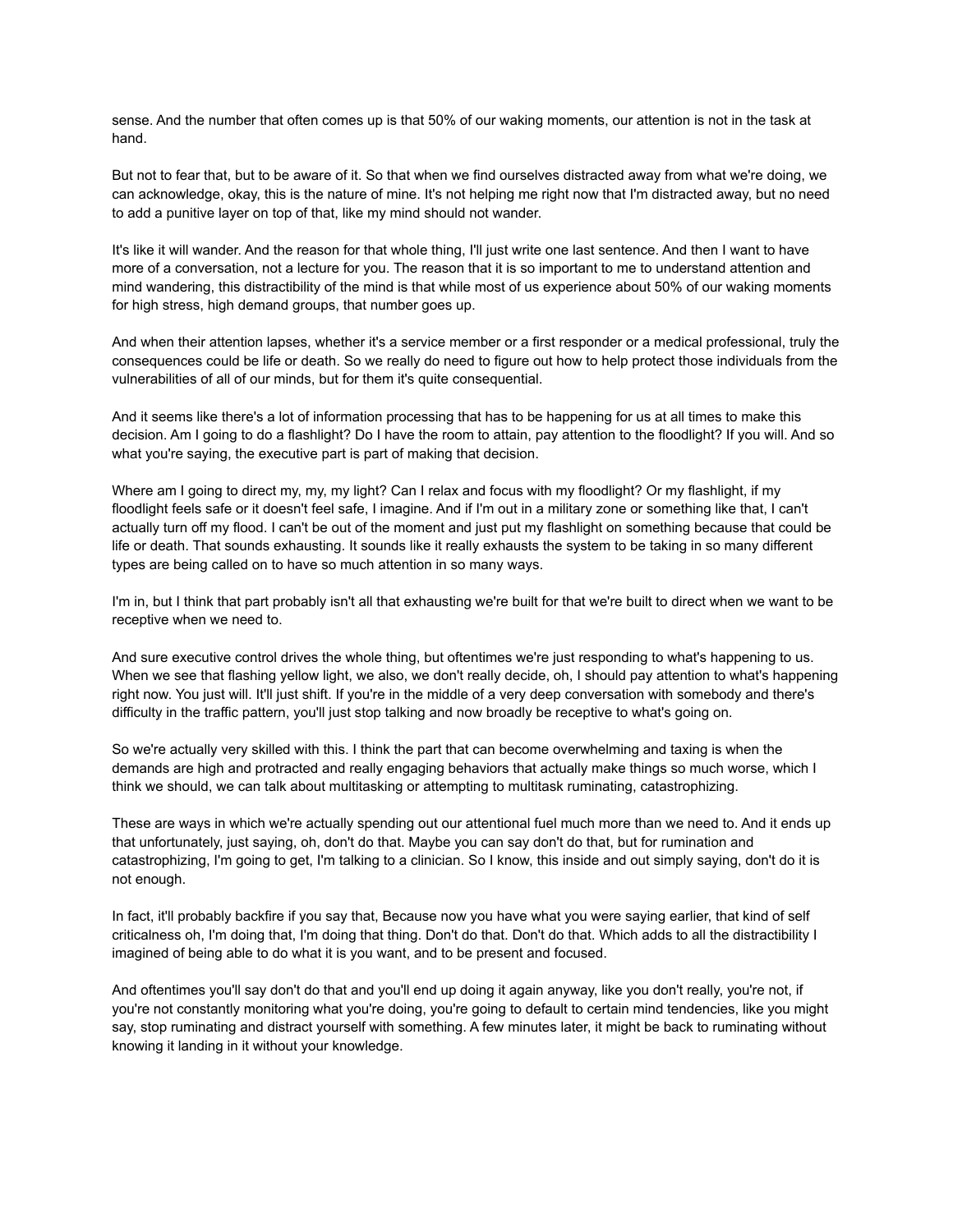So that's why mindfulness training can be so helpful because instead of commanding ourselves to do things a certain way, we're training our mind to shift the sort of default way attention operates so that we can lean on it much more readily.

When you mentioned the default way, we're talking about those that have high demands, the military first responders.And I think about, on our podcast, we talk a lot about attachment and interpersonal neurobiology and how the way we were raised impacts the way we receive information and whether we can rule it out or not. And. And for some of us that were raised in such a way that we might have more of a preoccupied way of living in the world where we've been trained, that we have to keep a vigilance and watch for everything.

Because our environment hasn't been safe enough or consistent enough. I imagine then those are the individuals that often have that kind of rumination and the thoughts clearing, et cetera, that it takes. It's a similar kind. Obviously it's not the same as being out there in the military, in your life at threat, but some of us walk around with a lot more vigilance.

I imagine paying attention to one part of our attention system rather than the other. And What are your thoughts on that?

I think that, yeah, I think absolutely. One of the reasons I wrote my book Peak Mind was because I said after seeing all these types of groups and the costs of high stress, high demand intervals on them, I quickly realized like essentially all of us are high demand, time pressure groups.

And this was before COVID. When COVID happened, it was like, we're truly all in a global high stress interval together that is described by what these service members often call VUCA situations. V volatile, U uncertain C complex, A ambiguous. That is the world. Oh my God. And so I know that's not what you're getting at.

You're really talking about the personal history that may lead to that. But I think it's quite prevalent and frankly, for our own wellbeing it doesn't matter that we're not fire, if we're not, if we don't have to be firefighters. Or medical professionals. Our attention does matter for our lives.

It matters for the things, all the things on which attention is needed. So we need our attention to think. We need our attention to regulate our emotions. We need our attention to connect socially. And now when those systems, all three of them or any one of them, are disrupted or dysregulated. Things can really fall out of whack.

And so what you were saying regarding personal histories that may lead people to a tendency toward hypervigilance, essentially that flashlight sorry, that floodlight is broad and receptive, but everything feels like a caution sign in your world. You're on high alert. And we know that that leads to things like anxiety disorders and it's very common within PTSD.

But most of the time, people don't think of that as an attentional challenge. And I'm saying it actually is, and it may be the case that changing how we pay attention may soften the costs of a hypervigilant mind that we experience.

Yeah, I really love the way you're saying that it is intentional and I think it, and if you don't think of it as an attentional thing, you're much more likely to be critical of yourself.

Like why can't I keep my mind focused and to be able to go wait, this is really attention. They, I can't turn my floodlight off because if I put my flashlight on something, something on my flank is going to take a hold of me and I that Anne and I, one of the things I hear you saying, and we talk a lot about mindfulness being important, and one reason I wanted to have you on the show.

And before we end, I really want to talk more specifically about what mindfulness is. But to be able to slow the system down enough, to be able to attend at any level, really shifts the biology. Doesn't it shift the way that our mind, our mind and our body shows up? And so to be able to hone something that, and to be able to tune out and be able to bring your attention in, could really make a substantial difference.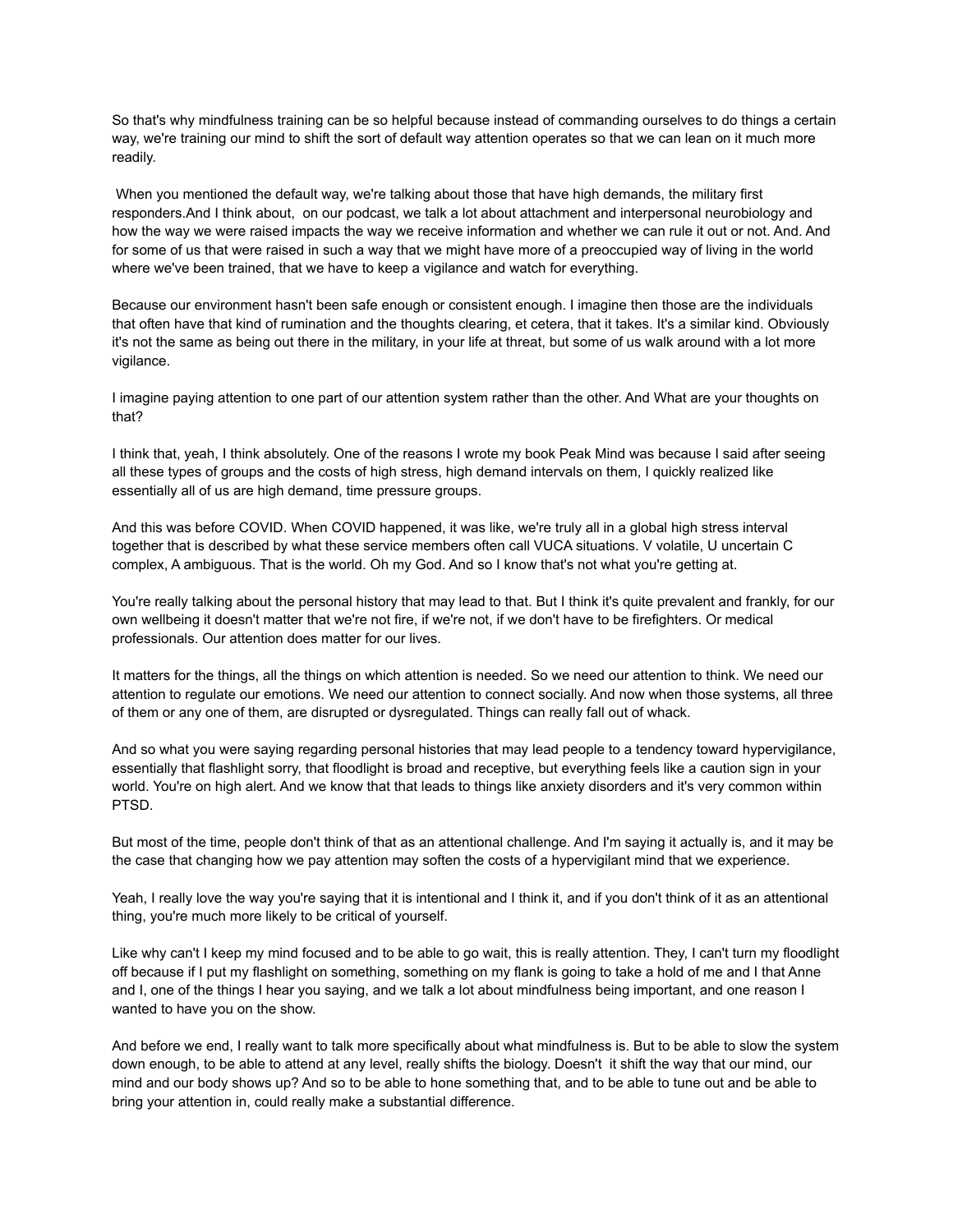And that's what I hear you talking about with mindfulness. Yeah, absolutely. We talked about the floodlight potentially being on overdrive for hypervigilance. It could be the flashlights hyper fixated or depression, or we just keep shining the light on depressed agentic thought. It could be that with something like adding the jugglers, constantly dropping the ball, like the goals are not being maintained or the behavior is not being corrected to be aligned with the goals.

So when we start thinking about psychological challenges and psychological disorders from this attentional point of view, the urgency to try to do something with attention, more directly becomes more key. And I'm not a clinician, I'm a neuroscientist. So I knew that my tools were going to have to be different from a clinician's tools.

And I happen to know a lot about the brain system and the tension. So what I was interested in finding out is how we might train attention so that people have more agency with regards to the flashlight, knowing where it is, knowing where it's not where it is when we want to move it back and having the capacity to move it in that way.

How do we dial down an overly active floodlight? How do we get the juggler online? So the jugglers are not dropping the balls. These are all ways to think about training, different aspects of attention, to improve our functioning, which have these consequences for psychological health as well. And so where does mindfulness fit into all of this?

In some sense, I kept thinking what are the things that pull us away? What are the things that drive up psychological challenge? For example, distractibility, and as you've already mentioned, I think the biggest culprit which I put into the broader category of mental time travel. The same part of the brain, that's a keynote for all of these systems of attention.

The frontal lobes are also capable of creating alternate realities that are displaced in place in time. So this capacity to be not in this moment, but somewhere else is actually a real gift of human evolution. We inherited this capacity, but mental time travel also has a dark side, if you will. So what I mean by mental time travel, just to make it more plain and it connects back to your question regarding mindfulness.

Not being in the present moment. And I was thinking of this kind of metaphor of an MP3 player. So we can rewind the mind, which means that we can very easily, without much effort, reflect on the past events that have already happened. We can replay those and with as much granularity as possible sometimes where replaying them often whether we're savoring past memories or trying to recall some details about an event that occurred for students, it might be learning information and then trying to really hold it in mind for a test or we're, fast-forwarding where we are planning.

The next thing that might occur again, exquisite precision, and these are really important things to be able to do, mental time travel is a really useful thing to do. But like I said, under certain circumstances, especially those that involve stress, threat and negative mood. We now engage in mental time, travel more often and.

More dysfunctionally. So now we're rewinding the mind and we are ruminating on something that's occurred and it's not serving us or we're fast-forwarding and we're catastrophizing. So when we do that, when we're in the past or the future functionally or dysfunctionally, our attention is also in the past or the future, and it's not available for this moment.

So, that mental time travel, we might call mind wandering having an off task thought during an ongoing task or activity. And when that happens, we know more errors happen. You're not going to get a lot of good learning going on because you're out of it. You're not present to what's going on right now.

You're going to make mistakes and it ends up driving you down. In fact, one of the very first papers on my wandering said a wandering mind is an unhappy mind. Because there was this relationship between not being in the present moment, being on fast forward and reverse. And the subsequent moment is a little bit dysphoria or a negative mood.

So why mindfulness? If attention is not functioning properly, whether it's a flood light flashlight, juggler causes problems for us. And if attention is prone to getting hijacked when it is not in this moment, but in fast-forward over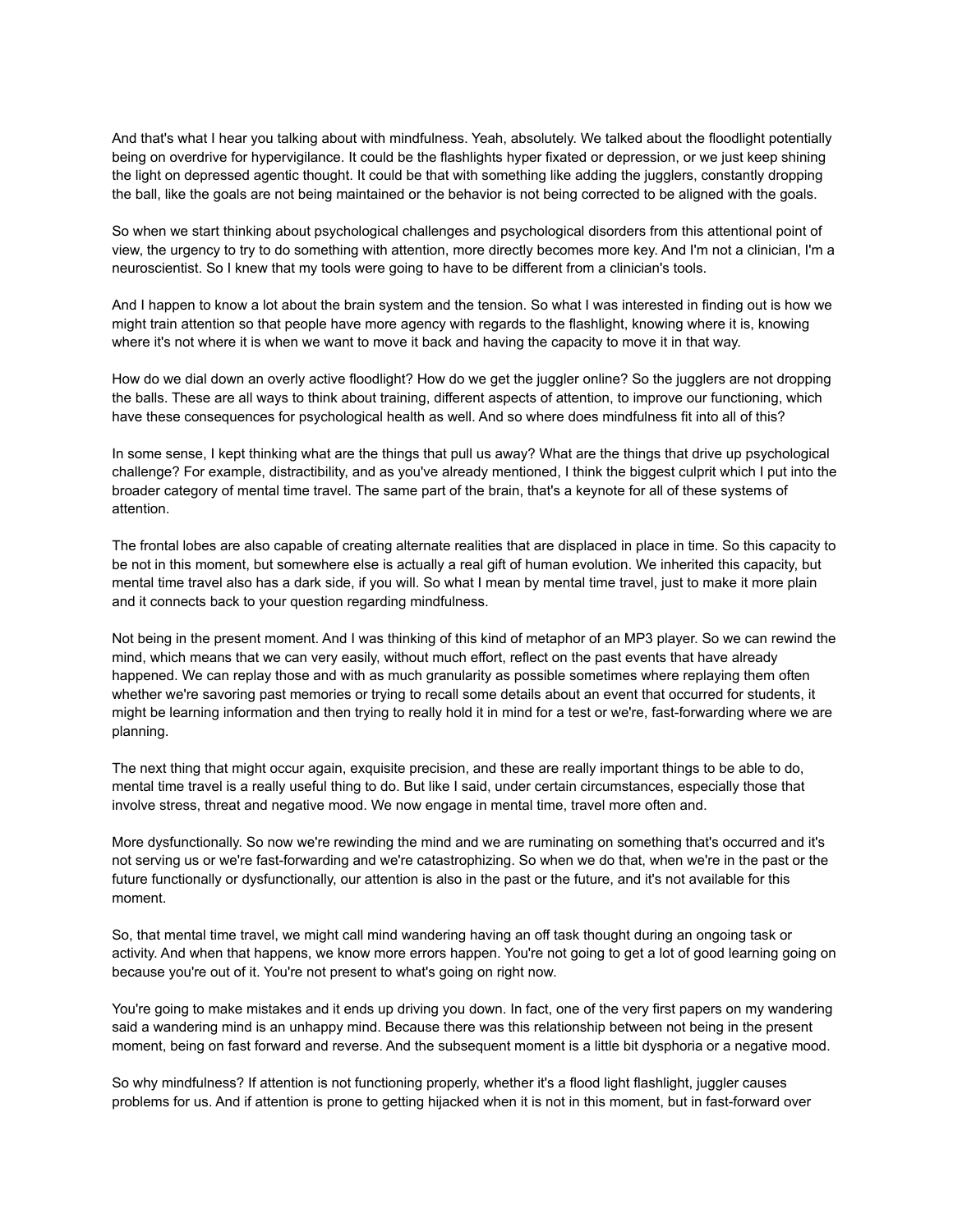reverse, what if we could train the mind to be present centered more often and watch for where it is so that we can bring it back to being present centered when we need to.

So in some sense, I started seeing that was going to be key to helping attention. It wasn't going to be positive thinking, it probably wasn't going to be some kind of technological solution, but it was training the mind to become a more present center. And I was very fortunate that through a series of coincidences in some sense, I learned that there is this thing that's been around for thousands of years called mindfulness meditation.

And we can actually give people exercises to cultivate a present centered mode. So in some sense, to me, mindfulness, the way I would define it or describe it is paying attention. It's a mental mode. It's like a way of making the mind that is paying attention to the present moment experience without what I call conceptual elaboration, having a concept and then hyperlinking to related concepts or without really judgmental thinking, if you want to put it that way and without emotional reactivity.

So it keeps you thinking of those MP3 metaphors, keeping that button on play to experience the raw data of the moment to moment unfolding of our lives. And when we do that, a couple of things happen, we're not lost in this fast-forward rewind. We're able to get what's going on right now. And we can orient our experience with much better precision and without an overlay of some story or editorializing or re regarding what's occurring.

So that's why the mission is to actually cultivate mindfulness to see if it would protect attention based on these ideas.

So why do you think it is so hard for us to do that? What is our tendency to go into rumination or the prediction of the future? Because you said 50% of the time for most of us, which I think it really helps normalize it, doesn't it that it's really hard to be in this moment.

Partly, I guess the power of association, you see something, you smell something, it brings you to the past, triggers the future. Why do you think it's so hard for us in general?

Yeah, I don't think it's I don't know was one way to put it like, meaning I don't know why the brain was designed this way.I wasn't around to see human evolution. But what I know is that this is happening, not by accident or not by flaw, but by design. The human brain has a lot. It's so metabolically costly to run the brain. It's the most metabolically costly organ we've got. And if half of our time we're doing this thing called my wondering, it must serve a purpose and we can take some guesses, that our evolutionary ancestors probably wouldn't have survived if they were hyper-focused or overly vigilant or so present centered that they had predict what was going to happen in the future or they couldn't reflect on what they learned in the past. So being able to mentally time travel again, it's advantaged us.

Because it could allow us to displace ourselves in place in time, which gave us a leg above. A lot of other organisms that don't have that power, probably serve other functions as well. Some of the kind of cutting edge ideas is that mind wandering may help the formation of memories.

In some ways, if you experienced something like, we're having this conversation now you're going for a walk. Maybe you're walking your dog. I know it might happen to me later today. And something about this conversation will just pop into my head. I'm not thinking, what did I do today?

It just pops into my head. I remember when Ann said that, why did that occur? In some sense, Pulled into that without my volition. One idea is that the perseverance of events that are displaced in time and place help create memories. It's like a replay function that may help consolidate memories.

The broadest way to answer your question is, I don't know exactly why, but I do know that. It's often, it's reliably happening. And in some sense, I would love for people to get a normalized sense of its occurrence instead of getting angry at their poor brains for mind wandering. And then I'd say let's take advantage of ourselves by using the training tools that are available so that we can be our best selves in the presence of this tendency of mind.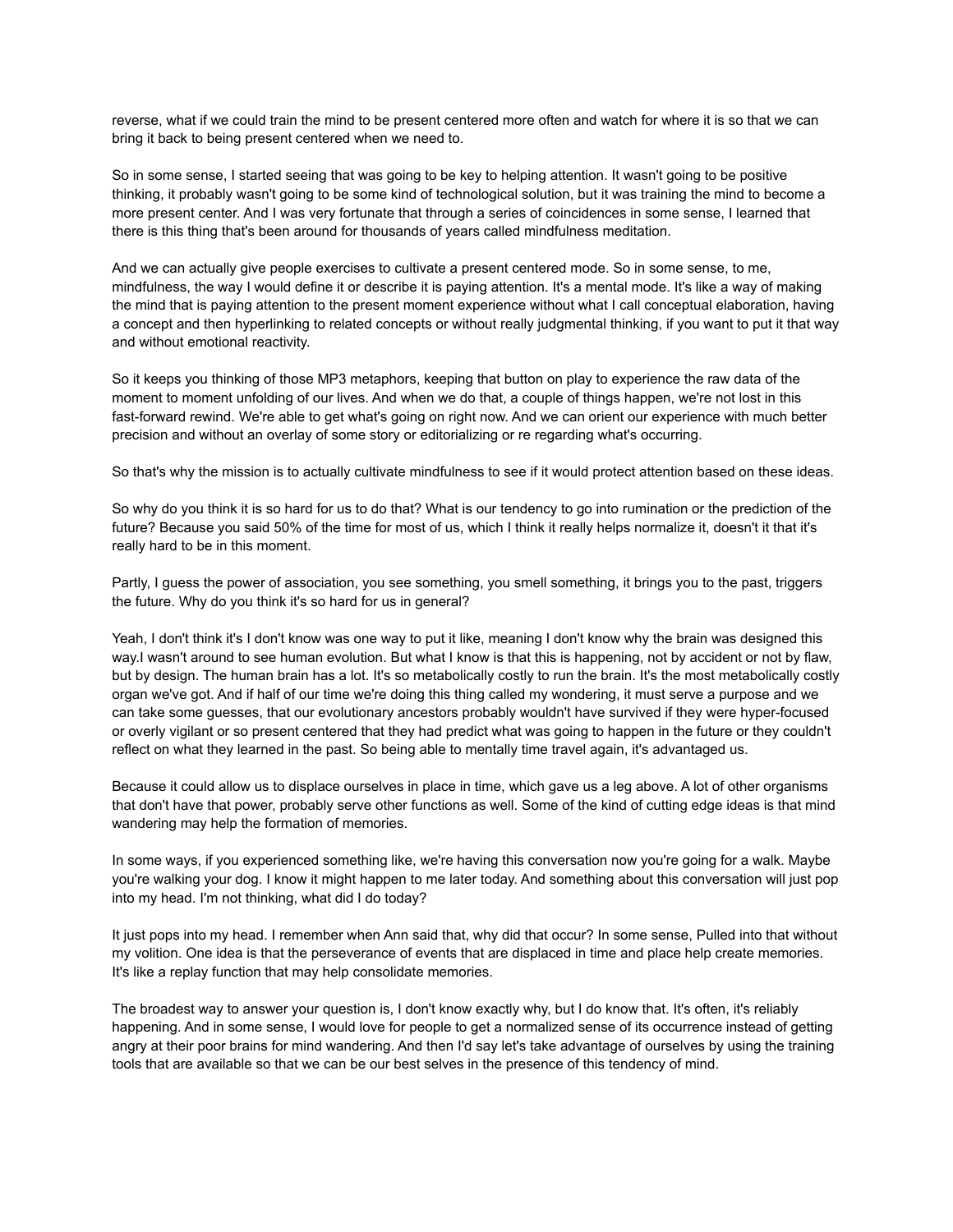So that we're, and what we can do is the mind may wander, but we can cultivate through mindfulness training awareness of where our mind is, and we can cultivate the capacity of controlling our mind's focus so we can return it where we want it to be. And we can cultivate it to hold the goals of the moment more crisply and clearly, so it's if this is the way the mind functions, there is a way to train it, not to dissolve mind, wandering, it may be the way it happens, but at least I'm adding these extra tools so that I'm better I'm functioning in the face of mind, wandering happening 50% of my waking hours. What is,it sounds like it's also, we're bringing our awareness, I guess the mindful awareness of what our mind is. Is what I hear you saying. So if I'm walking and I'm thinking, oh, this was so interesting, but we were just talking about an eye and I noticed that my mind is bringing me back to the conversation I had earlier in the day, and I'm aware of it.

And it's now I'm on my walk and I really have time when I'm away from my kids. I'm away from. So I'm going to let that information come in. I hear you saying a little bit of a decision, if you will, to an awareness of what my mind is doing that helps me be present with it. Is that accurate?

Absolutely. And that's the bigger thing. It's not so much the mind wanders. It's that typically when it wanders by default. We lack awareness of its wandering. You might have to get to the bottom of the page before you realize I have no idea what I've read.

Oh my gosh, I've done that so many times and I've read every single word exactly.

Your eyes moved, but you didn't know the idea. So how do we train ourselves to be more aware moment by moment monitoring what our attention is doing so that we can course correct if needed. And that's what we're adding with this present centered orientation, because it's not a w when we say bring attention to our present moment, experience the present moment experience, maybe I'm completely stuck in the past.

That is what's happening right now, but I'm aware of that. And then I can make a decision of whether I want to stay in the past, or actually want to do something to potentially not have that be what my mental content is filled with. But if I have no awareness of what's going on in most moments, the chances of me course correcting are basically zero.

## that

makes a lot of sense. And one of the things you're saying is that one of the things that impacts our ability to be in the moment, and if we think of attention just in this moment of being present, I know we were talking about attention in a lot of ways, but if we're talking about being more aware of harnessing our attention, I want to be here with you.

I don't want to be distracted by my next question, or thinking about what I should have asked you a few minutes ago and moments I missed, I want to be really present. And I'm thinking about that level of attunement. That there's a way that it centers me then. So in bringing something to this moment, you're saying that the awareness that my mind wanders and gently bringing it back is something that I have some agency over.

But if I am not aware, then you're going to end up stopping the conversation and I'm going to have another thought and be distracted and come back. And that happens a lot for us, if we're not aware then we really have traveled, and then something has to tap us back in that we've missed out on quite a bit of presence, the presence of being in our lives.

Absolutely. That's the thing it's like, if we lack in the term would be meta awareness of the moment to moment thoughts, feelings, processes that are occurring in our mind. Essentially it's as if they didn't happen. I think as our awareness is the entry point for acknowledging our experience of creating memories about the experience, integrating information about what's occurring, all of that requires.

An awareness of what's going on. So it's like bringing ourselves back into this moment with that meta awareness enhances everything. That's what I mean, when I say peak mind, it's not that it's you're some successors and yeah, I didn't, I'm just awesome at everything it's that you're fully in, whatever you're in, you're not lost, you're there for it.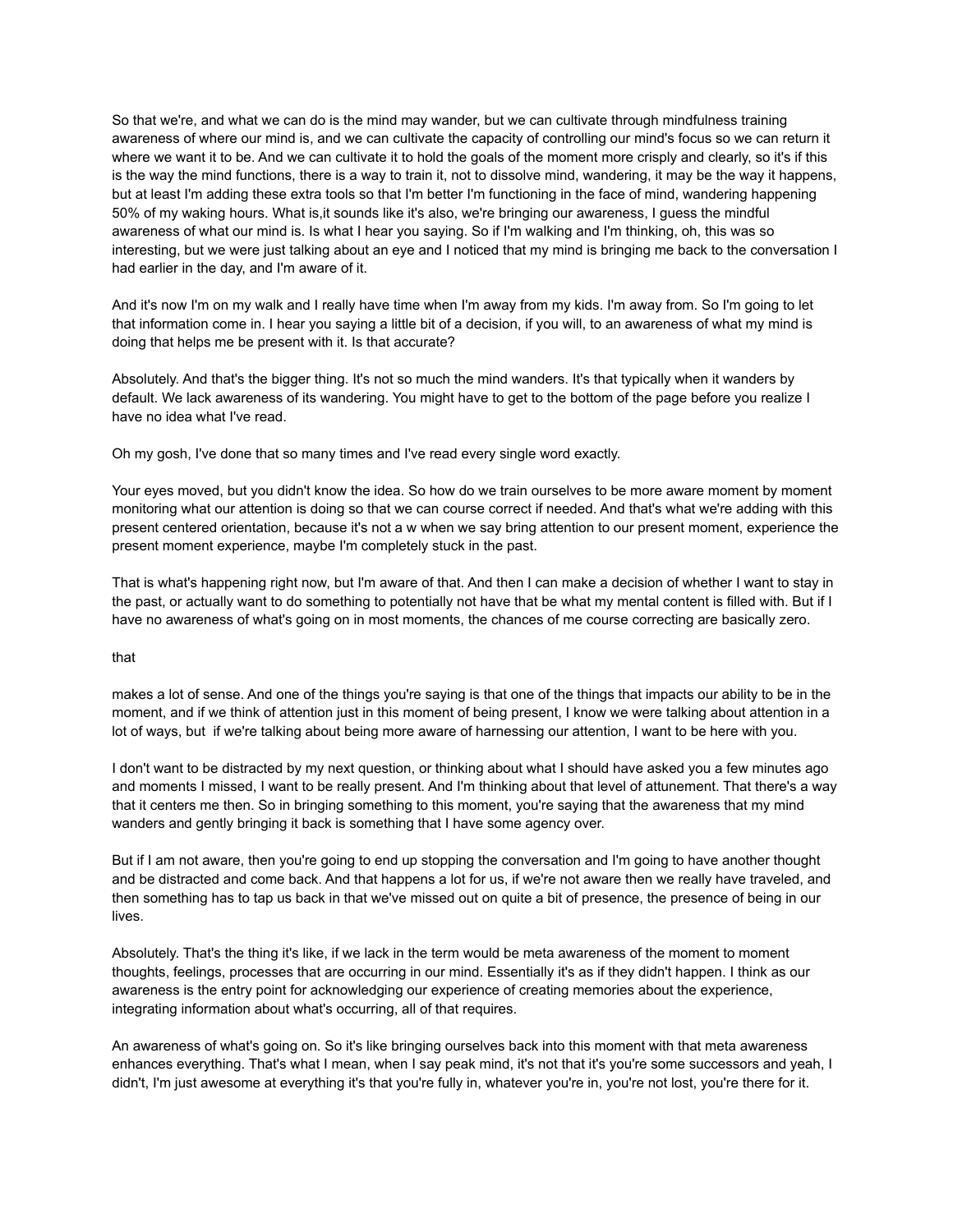And that moment could be actually grief stricken or feeling a lot of sadness or very excited and elated and joyful. Any of those kinds of experiences that are part of the human repertoire. If we are distracted away or not aware, we miss out on the full spectrum of the human experience. And the thing is that happens often and we can do something to return ourselves. You use the term centering. It's like we can bring ourselves back to that by training the mind in this way.

I think about it. So we're going to bat to jump into training. There's a mind, cause I'm really fascinated with what the things your research has found. That is, it sounds like you've been able to find ways to condense the kind of training, but to make it very doable, right?

Cause I think for those out there whose minds wander a lot, right? Or who's constantly having the rumination of negative thoughts, that how painful that is, it's a really painful thing and they don't want to do it. It's really painful and it's frustrating and they could say stop focusing here, but it's really hard to do it.

But the reason I think about the centering, I think of again, bringing it back to my language of attachment. When we try to talk about individuals finding a more secure center, finding their secure self, it's talking about the integration of the mind and the body, right. Like if we're in our mind and we're going back and forth and makes us not very aware of our own body, like our sensations in our body and our heart rates and the lack of presence in that really can pull you out of a relationship out of a moment with somebody else as well.

Absolutely. And I think that this is a brilliant cutting edge topic within both attention research and mindfulness research. In fact, it's one of the topics of one of the grants I'm running right now, which is, if you think about the flashlight or the floodlight let's just think of those two. What is the, one of the most powerful utilities of the flashlight directed toward other people? To the capacity to actually direct it toward another person or even the floodlight being situationally aware that situation could be the situation within our bodies or the situation that's surrounding us or the situation as it involves other people.

So these are functions that we don't want to just hold for personal use, but in the interaction, in the relational context. So this is where I think the interpersonal is very exciting. And some of the projects that we're doing now, including this new grant, is looking at team-based mindfulness or collective mindfulness. This notion that we each have a mental model of what's going on in this moment, how do we better share that mental model?

How do we course correct when we're not on the same page and how do I willfully show up for you in a way that makes you experience the impact of your presence on me? It's going to be through being attacked.

And that's not always easy, isn't it? I was thinking particularly about relationships, because one of the things you said earlier really impacts our ability to focus his attention and mood.

And I think of getting in conflict with somebody and how dysregulated we get, which really pulls us out of our ability to attend to somebody else. Doesn't it, we're maybe over attending to our own brains and our own beliefs and the past of what's happened or the catastrophe of the future and being in the present moment with somebody is almost impossible at that

## time.

Oh, absolutely. And we're operating with a story or a narrative that's in our own thoughts, but may not be shared by the other person. Absolutely. This is one of the biggest challenges, but it's also the. Points of power of attention. If we can understand how we've been pulled away and that we've been pulled away, we may be able to bring ourselves back.

So this is where the practice piece is important. It's not just about noticing what's going on. It's about having that control over the flashlight to bring it back willfully yes. How do I orient toward the fact that I had this very conflictual conversation with somebody? And now I'm going to have this conversation with you.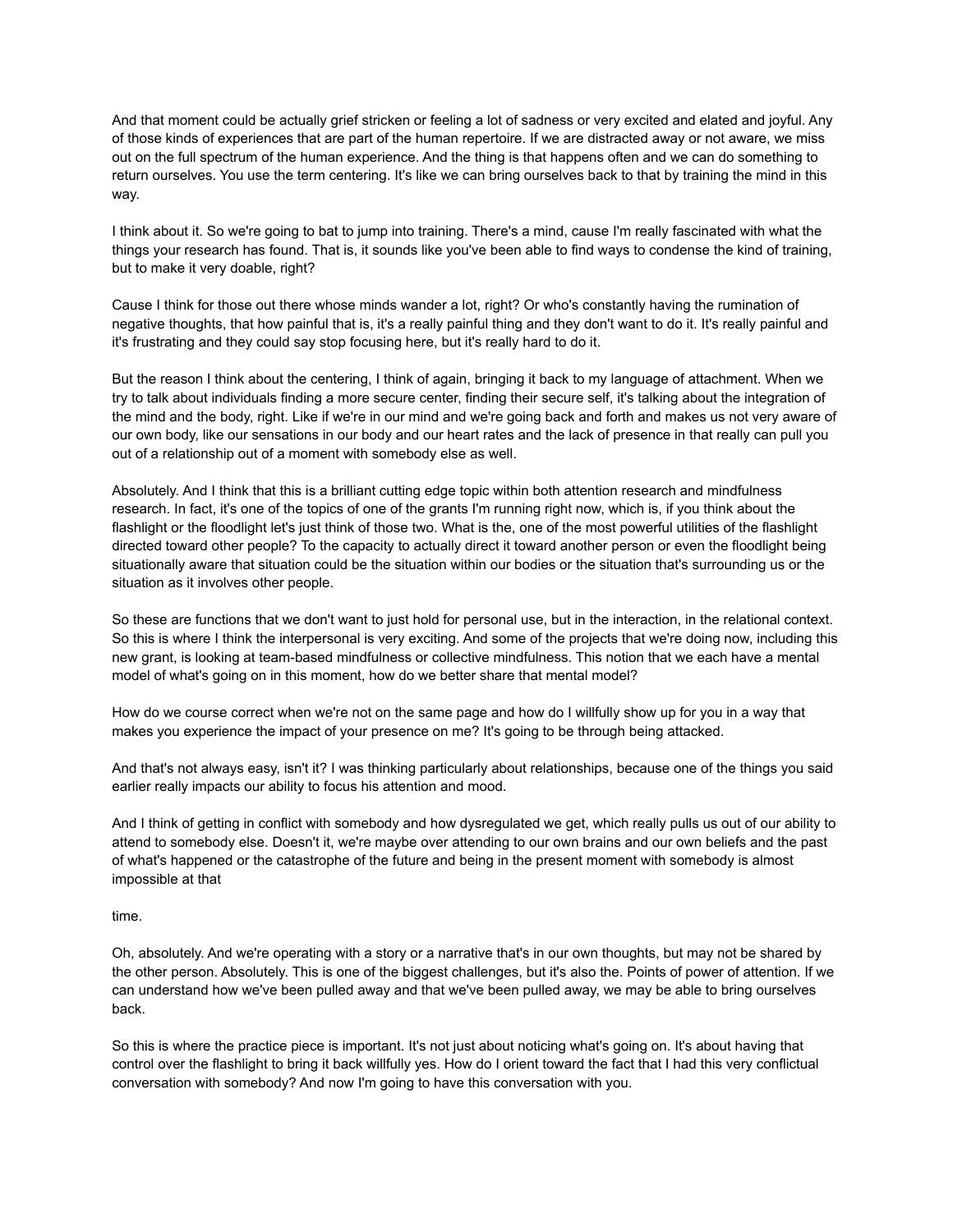How do I pivot my mind to focus on you? I have to acknowledge that. Yes, that was a very difficult moment. I had 10 minutes ago, not true. I'm fine and nothing happened 10 minutes ago for me. But if it had, it was like acknowledging that, but then still taking the flashlight and being here for what we're doing now.

And it ends up that mindfulness practices can exercise all of those things with something like mindfulness of the breath. You know what I called the "find your flashlight practice" in my book is essentially an opportunity to focus on breath related sensations. So we have a target for that flashlight toward the breath.

We're doing this watchful floodlight for anywhere that our mind may go, noticing where the mind is, moment by moment. So we're exercising the floodlight and then we're using executive control to say is my flashlight where I want it to be if I notice that it's off track. So it's strengthening all of those aspects of attention.

And through that, we're cultivating this kind of better I don't know, befriending of our own mind so that we it's, we can trust that when I have a difficult conversation, I can feel that in my body, in my mind, I'm there for it. I didn't go away. I didn't dissociate from it. I felt it. And in this moment I can bring my attention right here for what's performing.

And how do you hold all of that? It takes practice. And that's the benefits of having an exercise regime for the mind, like mindfulness.

Let's talk about that for a minute, because if we wait for the moment and say, oh, I'm supposed to know I'm in the midst of this moment. And now I'm supposed to be mindful, especially when we're dysregulated, that's not our, or in a high stress situation or if I'm thinking about students and they're overwhelmed with the test that they have the next day, and we say, oh, just be mindful in the moment. That's going to be a lot harder to achieve. And so one of the things you're talking about is that just like our exercise, that mindfulness is about something that we can actually work on and practice and develop that skill and that we need ongoing practice to be able to improve it in the moment. Is

## that right?

Absolutely. Like from a brain training perspective, each of those systems we talked about attention is supported by a distinct neural network. And mind wandering is also supported by a network. I'm in something called the default mode network that is involved in a lot of that internal meandering that we do.

And these networks tend to be not only separate from each other, but like mutually inhibitory. So if I'm very much lost in thought the chances of me appropriately focusing on the external environment, they're going to be less. And you can, you know this from your own experience. If you're really the flashlight is really honed in on something you're reading or focusing on somebody walks into the room, you're probably not going to, it's going to take a minute to be like, what'd you say?

Because the floodlight is a little bit dampened down. So in, by their nature in the brain, these brain networks are known and they're coordinated and they're inhibiting and fighting with each other. And so when I think about what mindfulness is, it's training the coordination of these networks. It's training.

Improved helpfulness and the individual functioning and the kind of passing the Baton between who gets prominence in my moment to moment experience comes from training them as well. So yeah it's truly is exercise for the mind and in the same way, just like you were describing with the students, nobody would ever say, if you want to be physically fit way to the moment that you need to use your muscles and then just drop to the ground and start doing reps, that's no, of course, you've got to embody physical excellence for there to be the capacity for you to benefit from it. We have to think of the mind the same way. And my broadest sort of passion is to really promote that cultural shift, that the mind, the brain, just like the body needs to be trained for daily, physical wealth, sorry, daily, psychological wellness in the same way, the body needs exercise to stay physically healthy.

But we just don't think of the mind in the same way. And I think we should.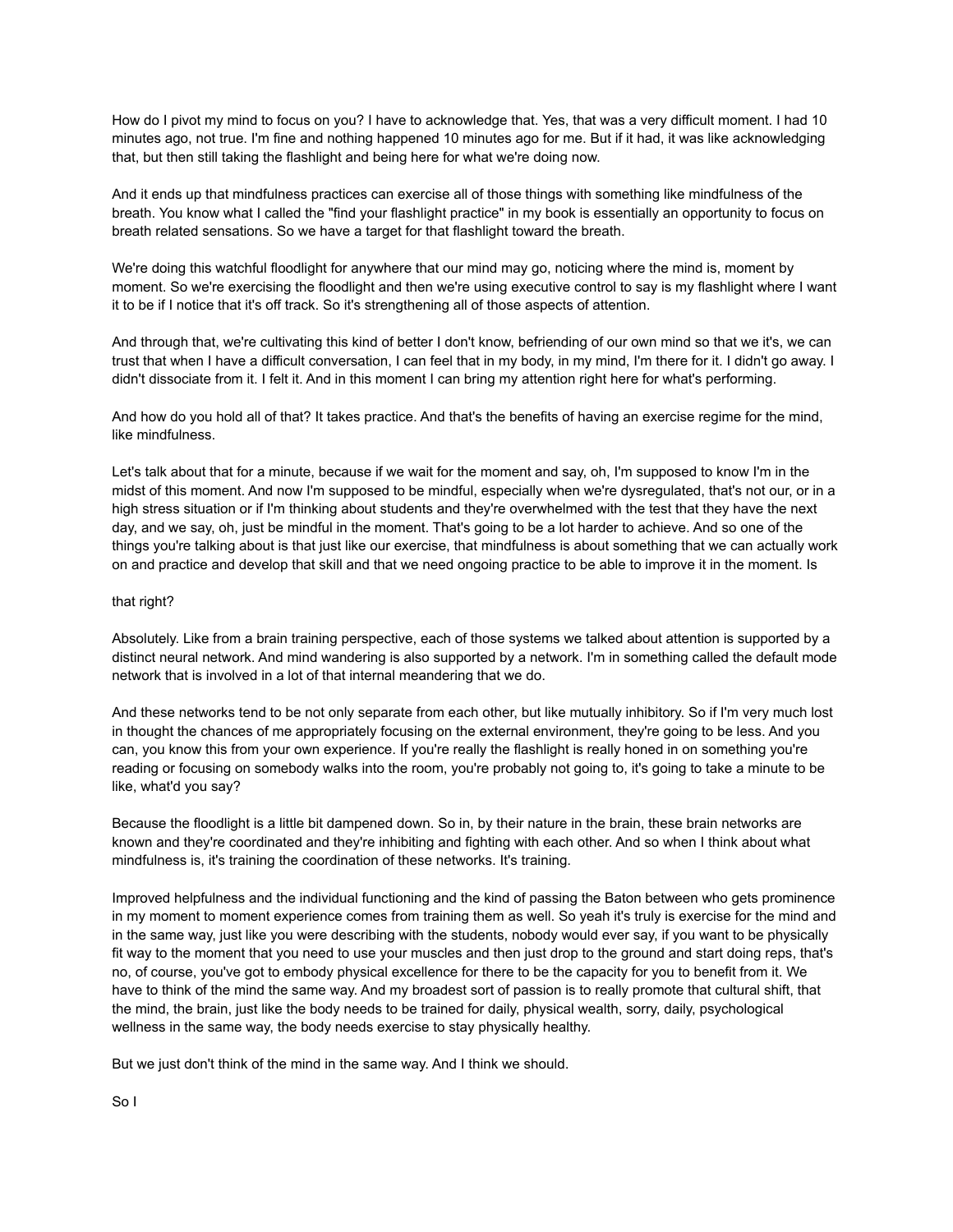I completely agree. And that makes a lot of sense. So what are the things that you would recommend if we were going to develop a daily practice, just like we did a workout practice, what are the things that you're saying that would be a daily practice that could really build the muscle of the mind to be able to attend, to be able to mindfully be in ourselves in the moment? What would you recommend?

So the good news for me is that I didn't have to start from scratch. I could lean on people that have been doing this forever. And like I said, millennia old practices. So my interest was not so much in inventing things that have never been discovered or appreciated before, but how we can tailor them for these unusual contexts where people aren't going to a clinic for chronic pain or experiencing depression.

So they want to get some kind of therapy. I'm talking about people that are functioning in their jobs, right? See themselves as not needing anything. Like I rise to the challenge. I deal with stressful circumstances all the time. I'm fine. How do we appeal to them? And, these are the kinds of populations that we work with, but at some levels, all of us, we all want to perform at our best and be successful.

And we don't want to see ourselves as in need of constant repair though. Frankly, all of us are in constant need of repair cells every day. But How do we do that was the big question I was asking. And especially because there's not a lot of time. So what I mean by that, I can lean on people that have been doing this for awhile is, as we were talking about earlier, mindfulness-based stress reduction was a manualized eight week program that has been around for 30 years.

And so the starting point that was used in some of our early work, was that kind of a model, an eight week model, about 24 plus hours of daily training, 45 minutes of home practice. And what we quickly discovered is that nobody is doing 45 minutes of home practice, they just don't have the time. And frankly, the 24 hours was a lot to fit into a very busy schedule.

Part of my personal interest was we know what metrics are sensitive to mindfulness training, being beneficial, as it relates to attention and mood, et cetera, let's hold the metrics the same, let's evaluate the same things, but let's change it up with the training program is let's see if we can figure out what the most important aspects are that the training program must have.

And since we have to cut time to make it more appropriate for time pressure, let's just look at the components of what most of these programs have.

And they typically have practice, the workout. You could say, discussion around the damaging effects of stress and the beneficial effects of mindfulness training, and then some discussion around the practice itself.

So some of the initial studies were just to say, okay, let's have, let's take these 24 hour programs, break them apart. Let's have first of all, let's just have less talk, fine. We got rid of eight hours. So now we are down to 16 hours. If we look at what's left in the 16 hours, it's still practice related discussion and the practice itself.

So I wanted to parse the two and have a practice focused eight hour training and a what I call didactic or merely conversation focused training and see if it's like physical exercise. None of us would want to pay for a personal trainer to go to a gym and then tell us how great exercises are.

I don't know, just do the reps, show me how to do them and do them with me or guide me to do them. And essentially that's what we found out that the practice focused program is much better than discussing all the benefits about the practice or even discussing the practice itself. So that gave us a clue.

Like we might be able to go all the way down to eight hours and then it was just a matter of figuring out what are the key practices within this that people should be doing? How much of the eight hours should we spend practicing? And at some point what we realized just to really foreshadow, I'm describing eight years of research in a couple sentences, but that just says it makes sense. And really following the lessons learned from physical exercise makes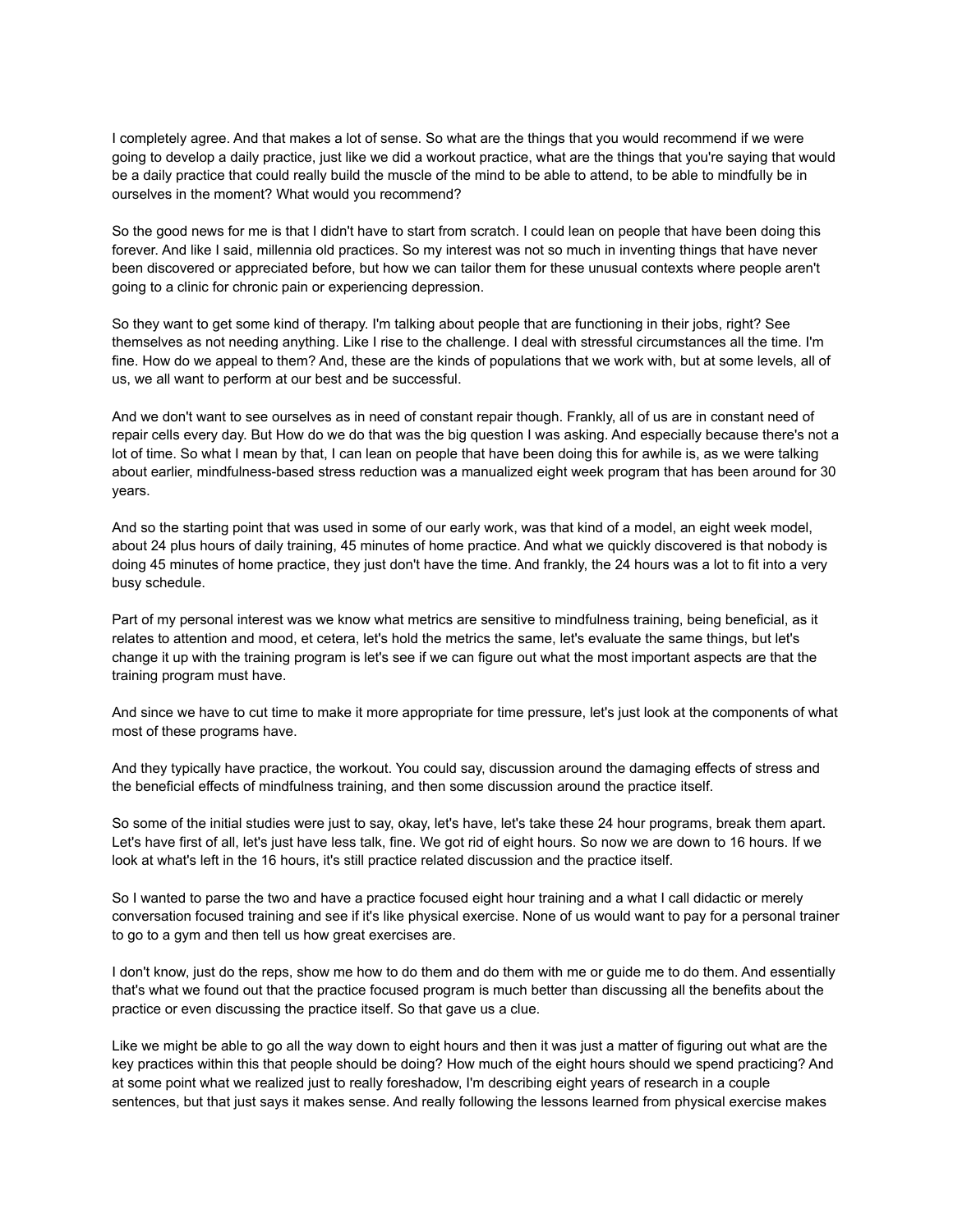sense. You want to do the exercises, you want to focus on the exercises, make sure they're done well. And then the exercises themselves are part of this sort of Canon of mindfulness practices. Things like focused attention practices, like breath related, focused attention, and then open monitoring practices where we're practicing, allowing whatever occurs in the mind to appear without holding onto it.

But one of the things I wanted to just mention. As we've found ourselves to be successful in these variety of settings, a big problem emerged, which is that more people want the training, but we don't have a lot of trainers because very few people know what it's like to be a firefighter and a mindfulness expert, or even a medical practicing physician and a mindfulness expert or in a business context, a sales rep and a mindful.

So what we're learning is that expertise with regard to the context really helps fast track the learning. Cause I don't need to train somebody on what the challenges they are experiencing in their particular professional setting. The trainer already knows, but very few people that have that context, knowledge have mindfulness expertise.

So one of the things we've done over the last several years is build a program from the ground up, something called mindfulness-based attention training. And really it just came through a series of projects we were doing for the DOD to say, let's try to get the most sort of lean and straightforward training programs so that people that have context expertise in a variety of settings, school, teachers, nurses, medical school, faculty, military service members, military spouses, we just did a project with them.

Let's have a program. We can train them to get the mindfulness familiarity in as little as 10 to 12 weeks. Oh wow. So they learned the practices for themselves. The program is mindfulness for themselves, then they take another six to eight weeks and learn how to deliver it. And then let's test out in those same attentional metrics to see if they're changing.

And I'm very happy to see that we're seeing the same kind of benefits. So now trained trainers can deliver mindfulness training in these very contextualized settings. And we see benefits.

And what kind of benefits are you seeing? What is the actual outcome variable?

Yeah, the outcome of various variables would be how much mind wandering there is during an experimental task of sustained attention ,performance on the sustained attention task, mood, depression, anxiety, stress levels, positive and negative mood and social functioning.

What's the quality of your relationships? Do you feel like there's more team cohesion and actual performance? What I mean by that is, for example, we just did a project with military service members where their weapons qualifications, like where they have to actually, shoot when they shouldn't or not shoot when they shouldn't, those scores were improved.

So there's more precision of how they're functioning. Same thing that's known for academic achievement can be benefited by mindfulness training. So it's almost like the major domains of the field of mindfulness research benefits for the body, the mind, relationships and performance we're looking into now with this train the trainer approach to see if a minimum effective dose can actually provide these benefits.

Oh, that's wonderful. And do you see those benefits lasting over a period of time? So they go through the training and then they show improved performance, improve attention, improve mood, but down the road, What do you find out?

Excellent question. Cause that's the thing, right?

It's great that while we were with you and you were doing the practices you benefited, that's awesome. What happens when you, when we're not with you anymore? So unfortunately what I can tell you is that when we no longer are guiding or proctoring practice, daily practice, which we haven't talked about yet, but I should just mention that when we disengage from them and they no longer practice the effects go away.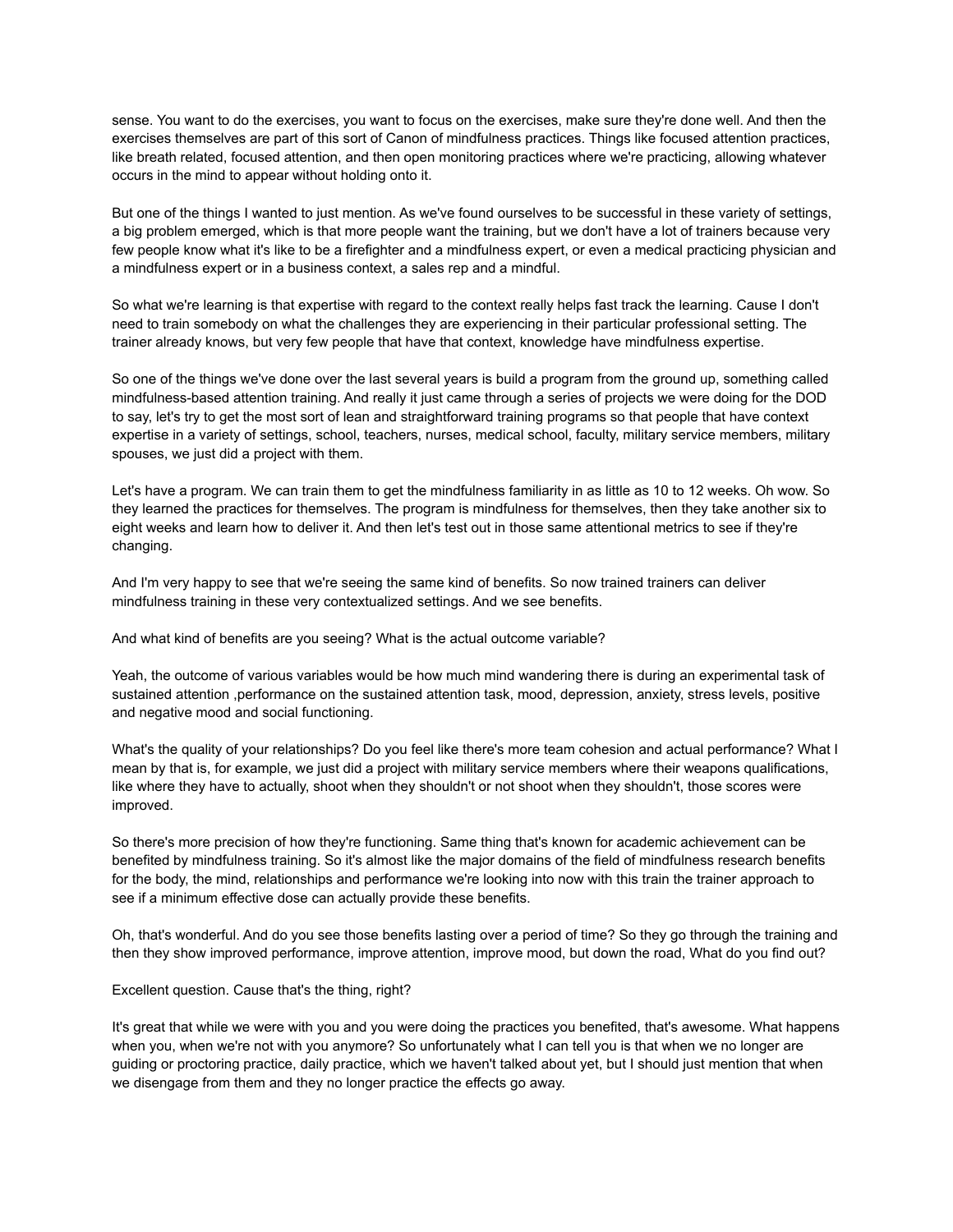But if they no longer practice daily meditation, mindfulness. Okay.

Correct. If they no longer practice daily, the effects go away. Those that actually are supported to practice and practice daily. They maintain the benefits. The longest we've tracked is probably about four weeks out, sometimes eight weeks out.

But when they don't practice and it ends on an individual level, they don't maintain the benefits, which at some level it's like that makes sense. If the way that we're thinking about the brain being trained is like the body, you could be a olympic level athlete, but if you're a couch potato for a couple of years, you're not going to be able to just get back out there and, nail it on, I'm running a marathon or whatever you're doing.

So that I think is the next kind of frontier. It's like, how do we best support people after the formal training is over? And we're developing . We have an app that we've developed. It's just supportive ways to get people to continue practicing beyond our touch point or footprint with the groups that we're working with.

But the other thing, just to say, because we haven't really talked about practice, we did a lot of trying to get the formal program condensed, as you remember me saying, mindfulness based stress reduction, it requires 45 minutes of practice a day. Nobody was doing that. So we started taking sort of a data emergent approach, like what are they actually doing when they actually benefit?

And the number that we were triangulating on was about 12 to 15 minutes a day. And so now our studies don't even ask people to do more. I do it every day, guided practice, 12 minutes a day. And sometimes we'll push it to 15, but so we're asking them to practice three to five times a week, about 12 to 15 minutes a day.

And when they do that, you see these beneficial effects now just like physical activity, the more they do, the more they benefit. I see this as like an entry ramp, almost like a couch to 5k to get yourself in that mode of learning about mindfulness and practicing, and then go as far as you like after that, because it will continue to benefit.

I wonder if it's just like exercise too. Once you actually get off the couch and you do the 12 minutes, then doing the next one, you start to see the benefits, right? Oh my gosh, this feels so good. And I imagine it's the same for this. You start to see the benefits after 12 and to be able to start for 12 or 15 minutes.

That's doable, thinking of the students out there or the teachers under intense stress right now,

being able to do that.

It's the main thing. It's like mindfulness to be the most beneficial thing. But if the bar is too high for people to begin with and it's a waste of effort, that was a serious question I wanted to undertake.

Not because I think that things should always be the minimum effective dose, but because I wanted people to feel welcomed and capable from the beginning, and I didn't want to offer them so little that it wasn't going to be effective. So I wanted to know from a rigorous scientific point of view, let me see what is the number of minutes that actually it takes to be a minimum effective dose and don't do less than that because probably it won't benefit.

You also take the longest rounds that you need to get to that minimum dose. Because if you start out by saying, I'm going to do 12 minutes a day, you may give up the next day. So start out with three minutes a day, start with a minute a day, ramp yourself up to 12 minutes, maintain there, and then go beyond that if you choose to.

So it really is to make it much more practical and accessible. As long as our data supported it, it was worth it.

What I love about that is it makes it so doable for those of us out there. Also, for those of us out there, thinking about even trying to get their attention in a relationship or in the listening aspects and things like that, that people are complaining about because you can't show up with your presence and this is a real doable, this is like this.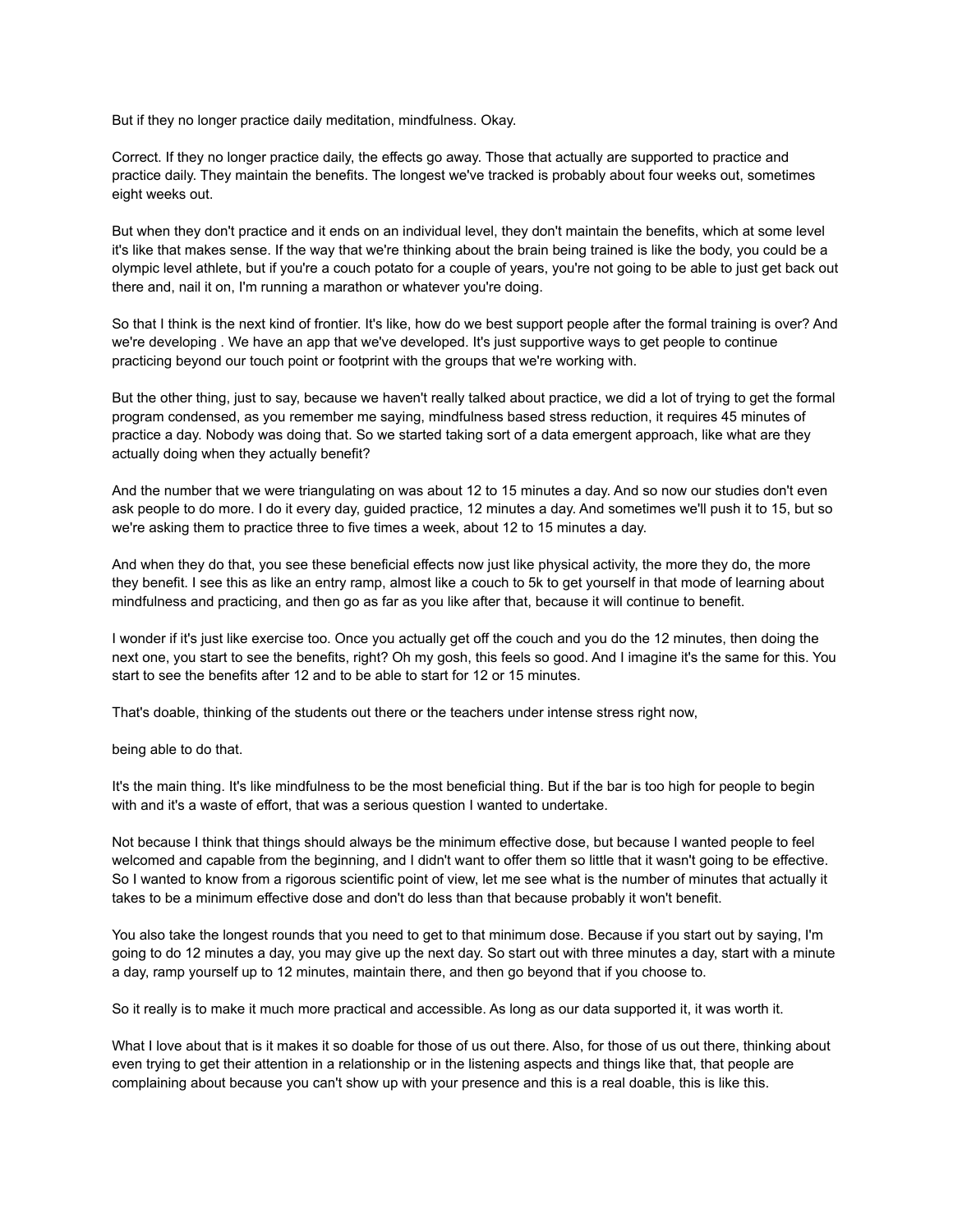Let's change your personality. Let's go back into your childhood and see if we can alter it. So you show up better in your relationships. This is instead something that you can do 12 minutes a day, build the exercise that you will really intensely increase your presence inside yourself, but also in your ability to focus in your relationships or at work or at your studies, it's a real doable well-researched outcome that you can start seeing the benefits right away.

Yeah, that's the subtitle of my book is find your focus, own your attention, invest 12 minutes a day. And it really was like, that's the reason we're doing this. We're doing this because we want to have more agency over our mind. And most of us could say, okay, I'll give it a shot for that amount of time. It wasn't done a minute a day because we were finding that wasn't sufficient.

It was the threshold that we saw in our research over and over again is a range for seeing beneficial effects. So yeah, it's absolutely an invitation for people to try it out.

So your book is a, and of course we will have the book in the show notes, so you can find it, but your book is peak mind. And in the book you walk through the how- tos, right?

We can't talk to you for a whole another hour easily. But your book really does show how to do mindfulness practice in a way that is going to bring an outcome to you.

And definitely, yeah, not just one, but a suite. So really following the same suite of practices that we've given all these groups, whether it's football players, military spouses, HR professionals, students, undergraduates it's the suite that we offer over and over again, that we've practiced about 12 to 15 minutes a day.

People find beneficial effects. So the book is actually my journey into explaining why these things, just like conversation we had now, but understanding the nature of why the mind is this way, what it's like, and then what we can do to actually work with our own mind and exercise that using this mindfulness practice, this sweet, very helpful.

I'm excited to read the book and to plan that sort of try to start my own process of shooting for 15 minutes. I am. I'm one of those. If I had to start with 45, I would actually do some meditation. Let me ask you that one question. Do you equate meditation and mindfulness as one of the same people often say meditation mindfulness?

Yeah. Yeah. So mindfulness is a sub type of meditation. I would say. It's funny that with the Olympics going on, so mindfulness, sorry. Meditation is like the term sports. It's a broad umbrella term. And to me, my meditation is engaging in specific mental practices to cultivate specific mental qualities.

It's like doing some stuff. Daily regularly, repeatedly to get a particular outcome. Now that's the most, I don't know, it feels a little sterilized to say that, but we know that meditation is part of the world's wisdom traditions. Literally every cultural, spiritual, religious tradition has an aspect of doing these things to get this outcome for the betterment of your mind, for your peace, for the wellness of the community, et cetera.

So it is a broader category and the key is the details. So just like sports as a category, meditation is a kind of activity you do, but being an Olympic level gymnast is very different from being an Olympic level sprinter or, whatever a swimmer and what you do matters. So mindfulness meditation, there's many forms, contemplative practices.

So there could be compassion meditation, transcendental meditation, mindfulness meditation is this specific set of practices that are aiming to cultivate presence centered, nonjudgmental attention. So it's a mental mode. It's a way of making the minds and intrinsic capacity we have. If we were never trained on mindfulness, we still have the capability of being in that mode, but to hold it there, to cultivate it, to have it be there on demand and on command requires meditation practice.

That makes a lot of sense. That's really helpful. Even as you were saying it, as to hold it there and hold it there, I was realizing how much it does take time to build that muscle. Doesn't it, as you, even as you were saying those words and like to hold your attention in the present for 12 minutes and to keep gently bringing it back it's a challenge, but you really highlight it's a worthwhile one.